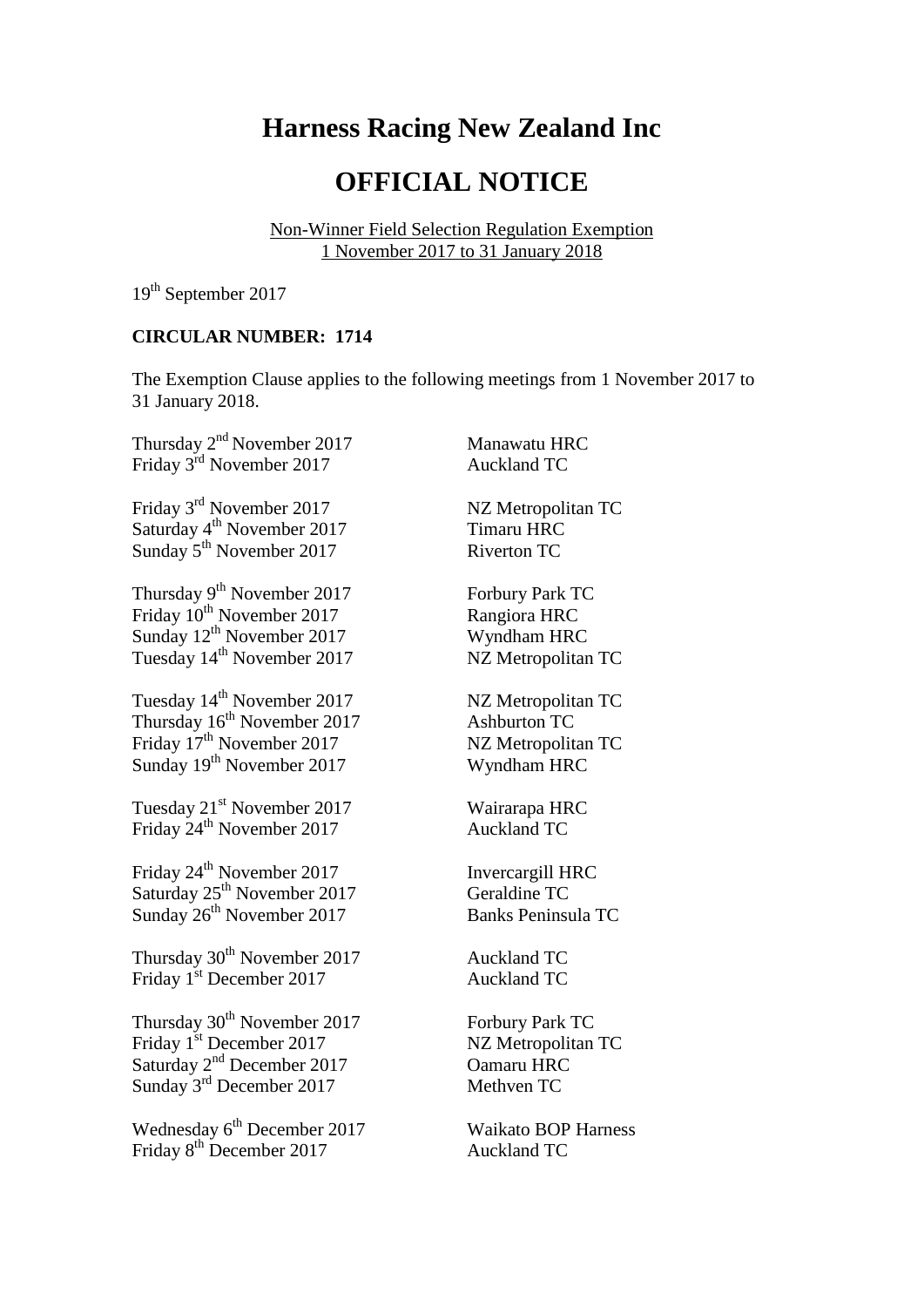Thursday  $7<sup>th</sup>$  December 2017 NZ Metropolitan TC Friday 8<sup>th</sup> December 2017 Forbury Park TC Saturday 9<sup>th</sup> December 2017 NZ Metropolitan TC Saturday 9<sup>th</sup> December 2017 **Invercargill HRC** Sunday 10<sup>th</sup> December 2017 Akaroa TC

Tuesday  $12^{th}$  December 2017 Manawatu HRC Friday 15<sup>th</sup> December 2017 **Auckland TC** Saturday 16<sup>th</sup> December 2017 Auckland TC

Saturday 16<sup>th</sup> December 2017 NZ Metropolitan TC Sunday 17<sup>th</sup> December 2017 Winton HRC Sunday 17<sup>th</sup> December 2017 Rangiora HRC

Thursday 21<sup>st</sup> December 2017 Forbury Park TC Friday  $22<sup>nd</sup>$  December 2017 NZ Metropolitan TC Saturday 23<sup>rd</sup> December 2017 Wairio TC Sunday 24<sup>th</sup> December 2017 Ashburton TC Tuesday 26<sup>th</sup> December 2017 Westport TC

Friday  $22<sup>nd</sup>$  December 2017 Auckland TC Sunday 24<sup>th</sup> December 2017 Waikato BOP Harness

Tuesday 26<sup>th</sup> December 2017 Westport TC Wednesday 27<sup>th</sup> December 2017 Gore HRC Friday 29<sup>th</sup> December 2017 Banks Peninsula TC

Friday 29<sup>th</sup> December 2017 Banks Peninsula TC Saturday 30<sup>th</sup> December 2017 Reefton TC Sunday 31<sup>st</sup> December 2017 Winton HRC Tuesday 2nd January 2018 Central Otago TC

Friday 29<sup>th</sup> December 2017 Waikato BOP Harness Sunday 31<sup>st</sup> December 2017 Auckland TC

Tuesday 2<sup>nd</sup> January 2018 Central Otago TC Thursday 4<sup>th</sup> January 2018 Roxburgh TC Friday 5<sup>th</sup> January 2018 Timaru HRC Sunday 7<sup>th</sup> January 2018 Rangiora HRC

Wednesday 3rd January 2018 Wanganui HRC @ Manawatu Friday 5<sup>th</sup> January 2018 Waikato BOP Harness Sunday  $7<sup>th</sup>$  January 2018 Hawera HRC

Wednesday  $10^{th}$  January 2018 Camaru HRC Thursday 11<sup>th</sup> January 2018 Northern Southland TC Friday  $12^{th}$  January 2018 Nelson HRC

Saturday 6<sup>th</sup> January 2018 Wyndham HRC @ Cromwell